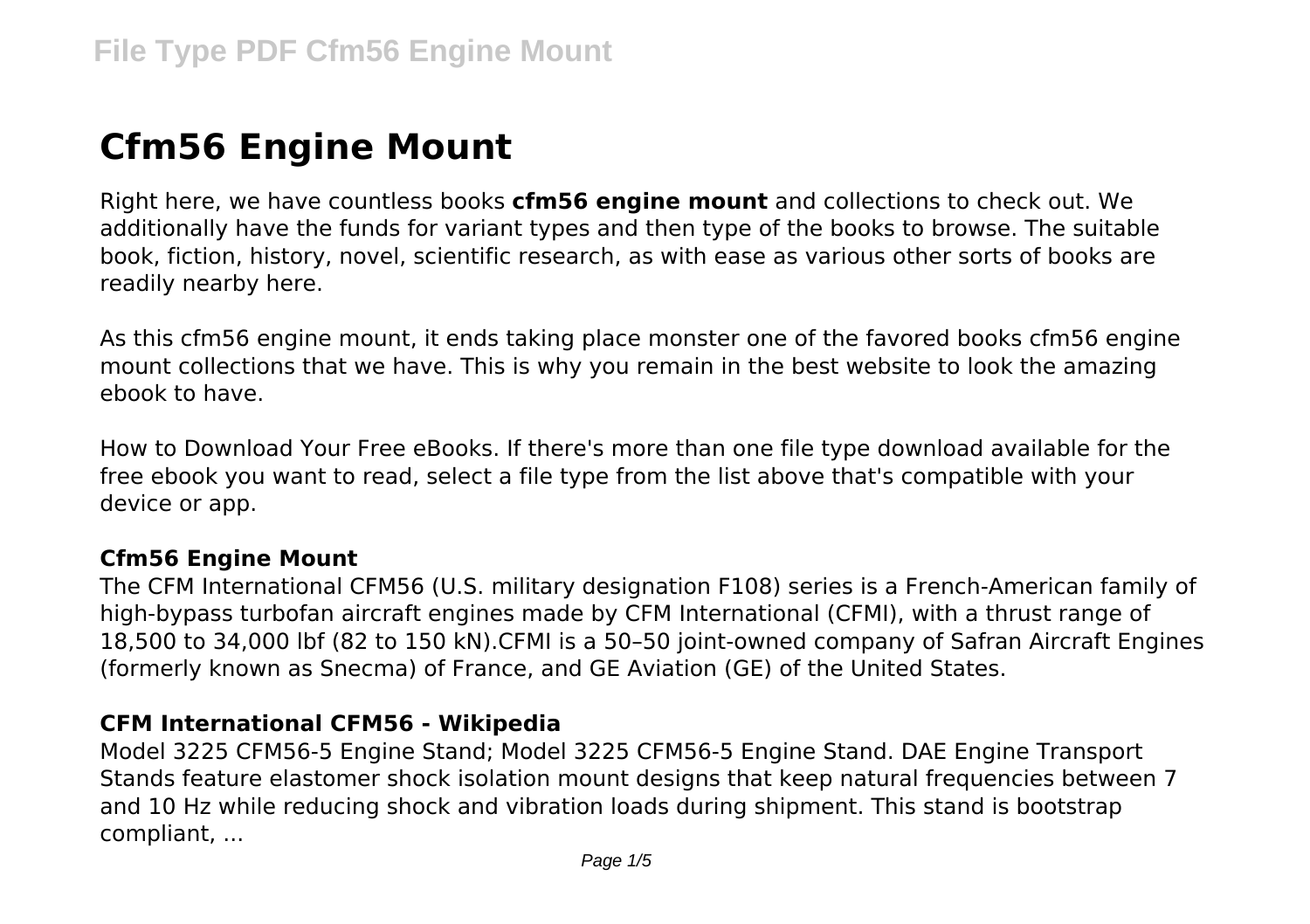# **Model 3225 CFM56-5 Engine Stand – DAE Industries**

The CFM56 engine set the standard for single-aisle commercial jet engines. Owing its success to its exceptional reliability and performance, CFM56 was built on over four decades of experience and technological excellence. With more than 30,000 engines delivered to date, it powers more than 550 operators worldwide.

# **CFM56 - CFM International Jet Engines CFM International**

This CFM56-7 Engine Stand is designed specifically for transportation, ground handling, and bootstrapping the CFM56-7 engines used on Boeing B737-600/700/800/900 series aircraft. The stand has swivel casters and shock mounts and is equipped with tow bars. The casters may be mounted at either of two heights.

## **Welcome to CFM56-7stands.com**

Title: Cfm56 Engine Mount Author: cdnx.truyenyy.com-2020-11-11T00:00:00+00:01 Subject: Cfm56 Engine Mount Keywords: cfm56, engine, mount Created Date

## **Cfm56 Engine Mount - cdnx.truyenyy.com**

Engine Mounting System BOEING 737 CFM56-7 Able Aerospace Services | 7706 E. Velocity Way | Mesa, AZ 85212 | 602.304.1227 | ableengineering.com Forward Engine Mount Assembly Aft Engine Mount Assembly Aft Engine Mount Assembly E Pawl Pins 310A2037 - All Series G 310A2042 - All Series C SAFE APPROVED REPAIRS 310A2020 and 310A2030 - All Series

# **BOEING - Able Aerospace**

CFM56-5 Engine Mounting System. ... Expert solutions for the PW4000 engine mount system. As an industry leading Pratt & Whitney MRO solution partner, Able's PW4000 engine mount system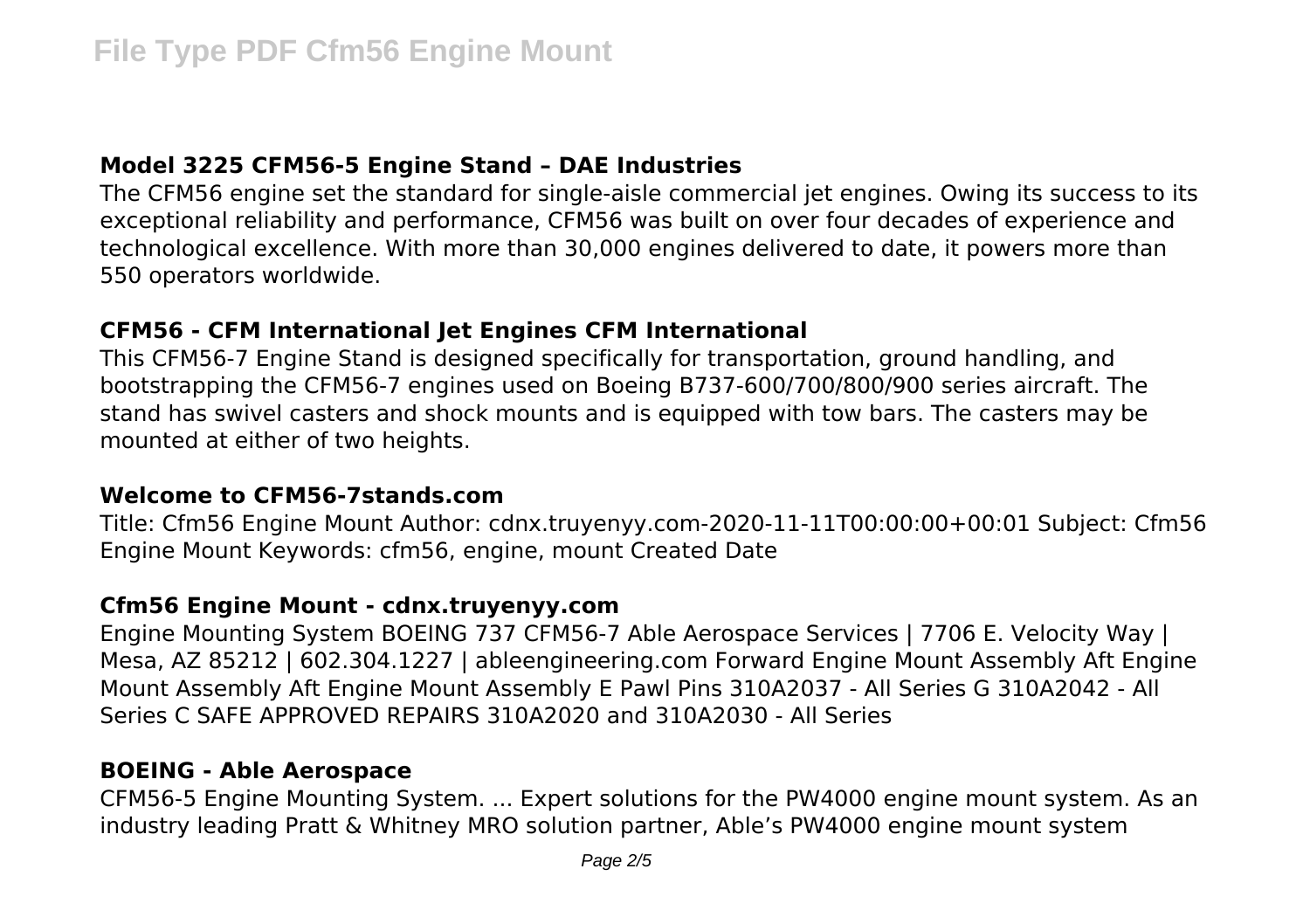provides the most cost-effective maintenance option for a range of engine sizes and aircraft.

## **Engine Mounts | Able Aerospace Services Inc.**

As this cfm56 engine mount, it ends going on being one of the favored book cfm56 engine mount collections that we have. This is why you remain in the best website to look the incredible ebook to have. eBook Writing: This category includes topics like cookbooks, diet books, self-help, spirituality, and fiction.

#### **Cfm56 Engine Mount - pompahydrauliczna.eu**

CFM56 . The CFM56 is produced by a 50/50 Joint Venture between GE and Safran Aircraft Engines. It is the world's best-selling aircraft engine with more than 30,000 engines delivered to more than 550 customers around the world. View the CFM56

## **Commercial Engines | GE Aviation**

The fleet of nearly 1,800 CFM56-3-powered 737s in service worldwide have logged more than 61 million hours and 44 million cycles while maintaining a 99.98 percent dispatch reliability rate (one flight delayed or cancelled for engine-caused reasons per 5,000 departures), a .070 shop visit rate (one unscheduled shop visit per 14,286 flight hours), and an in-flight shutdown rate of .003 (one ...

## **Power Plant - The Boeing 737 Technical Site**

The ABSCO CFM56-5 AB&C Engine Stand is designed specifically for transportation, ground handling, and bootstrapping the CFM56-5 engines used on Airbus 319/320/321 and Airbus 340 series aircraft. Using state of the art engineering and design the ABSCO CFM56-5 Stand has earned a reputation as one the best designed and versatile CFM56-5 stands in the world.

## **Welcome to CFM56-5Stands.com**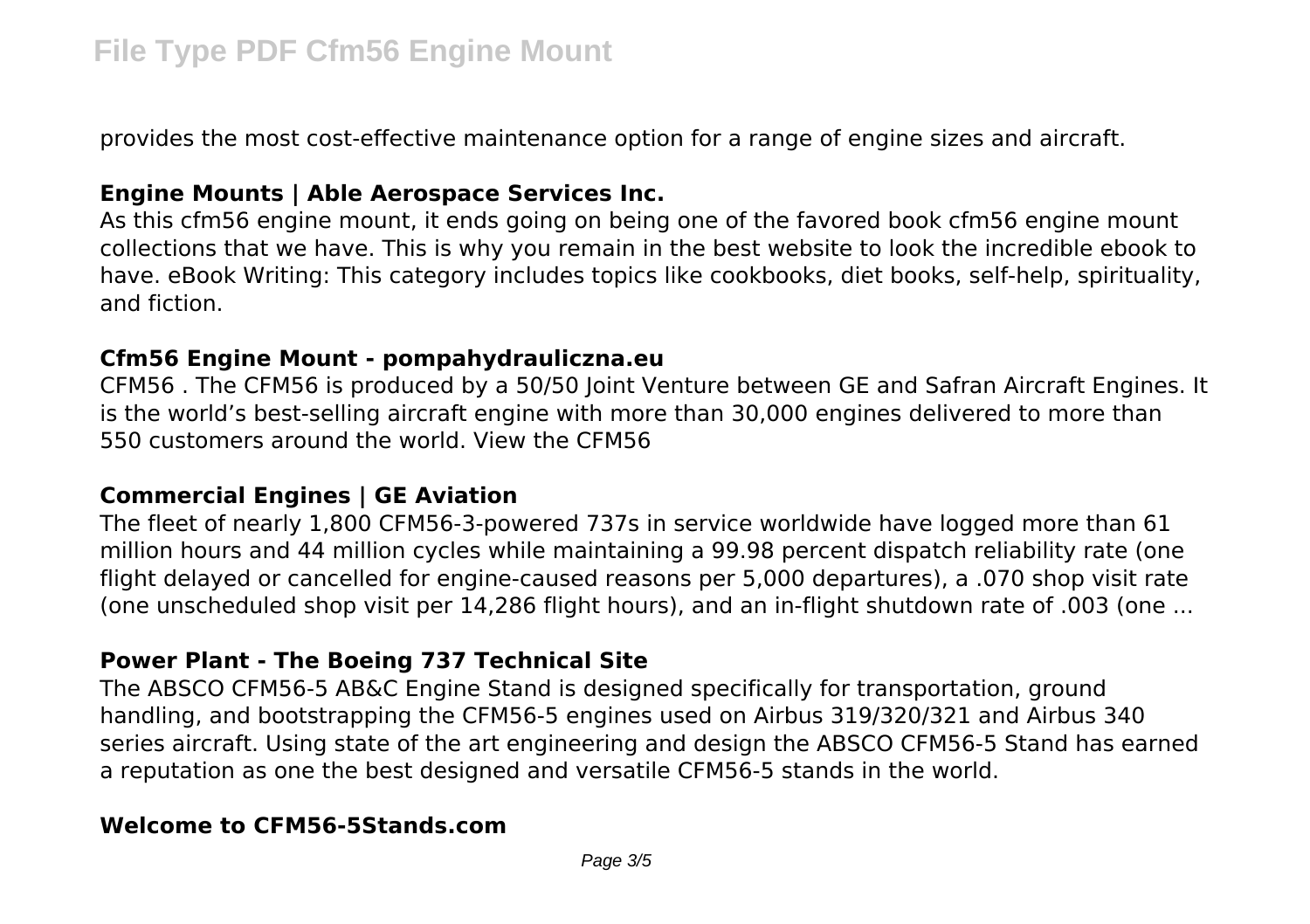Get Free Cfm56 Engine Mount Cfm56 Engine Mount Recognizing the way ways to acquire this book cfm56 engine mount is additionally useful. You have remained in right site to start getting this info. get the cfm56 engine mount partner that we pay for here and check out the link. You could buy guide cfm56 engine mount or acquire it as soon as feasible.

## **Cfm56 Engine Mount - parenthub.co.za**

CFM Performance Lower Engine Torque Mount 2007-2013 Mazdaspeed 3 . Price: \$99.95 More Details Buy. No shipping required. CFM Performance Billet Valve Cover Breather Kit for 2016-2019 Mustang Shelby GT350. Price: \$79.95 More Details. No shipping required. CFM ...

#### **Ford Focus, Mustang and Fiesta Performance Parts ... - CFM**

Forward mounts are equipped with a spherical bearing for engine attachment. The aft mount is pinned. The stand is intended only for low speed use (3 MPH (5KPH) or less) on smooth-surfaced hangers, and can be used with the engine bootstrap equipment to install and remove CFM56-7 engines.

## **Engine Stands: CFM 56-7 - Campbell Fabrication & Tooling**

CFM56-7B. TRAINING MANUAL. AFT ENGINE MOUNT Identification (1.A.a) The aft engine mount system consists of a mount assembly which is attached to the turbine rear frame, by four bolts. In conjunction with the engine mounts, are attachment points for the AFT boot strap kit and hold open tooling that connect to the strut.

# **CFM56-7RI2003 | Engines | Manufactured Goods**

DIFFERENCES CFM 56-5A1 /5A5 The Engine CFM 56-5A5 is prepared for dual thrust-rating. Basic rating is 23500 lbs with FLEX rating to max. climb thrust. Alternate rating is 22000 lbs, no FLEX rating. The selection of the thrust rating can be done via MCDU. The letter "D" near to the N1